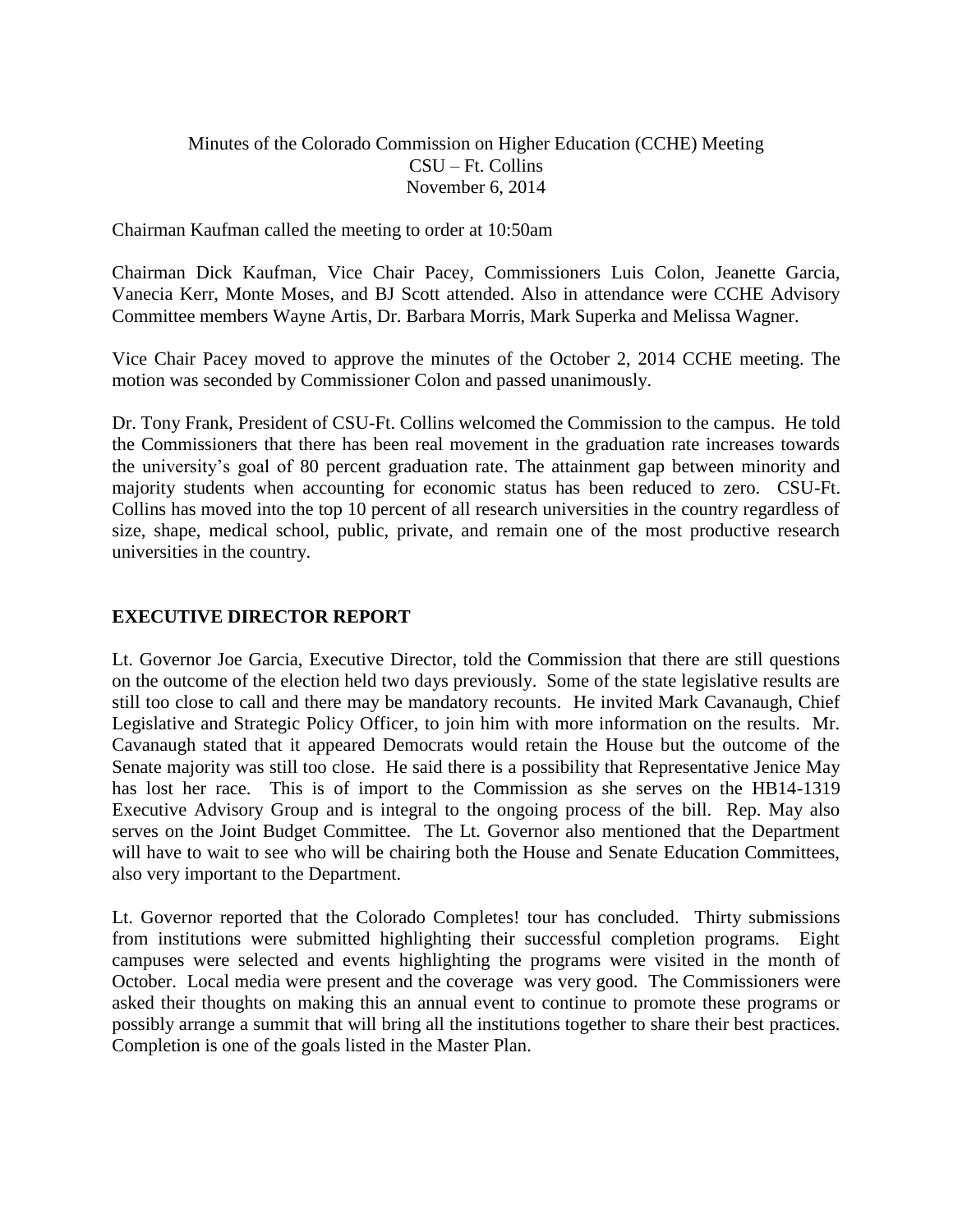The Lt. Governor then updated the Commissioners on HB14-1319. The FAMET will meet the week of November  $10<sup>th</sup>$  and will be looking at a draft model and the scenarios that meet the directives of the bill and the goals of the master plan, the project principles that the Commission had reviewed and approved, and the feedback learned through the public education and outreach process. The EAG will meet two days later to view the draft model and hear about the discussions the FAMET had. The process will continue at the November  $19<sup>th</sup>$  (FAMET) and  $21<sup>st</sup>$ (EAG) meetings. The best model and other scenarios for consideration will be brought to the Commission at the December  $4<sup>th</sup>$  CCHE meeting.

The Lt. Governor then introduced the newest Commissioner appointed by Governor Hickenlooper, Vanecia Kerr. She is replacing Commissioner Jim Polsfut and represents the  $6<sup>th</sup>$ Congressional District. Commissioner Kerr told her fellow Commissioners and the audience that she is the managing director of a non-profit organization called City Year. City Year is an AmeriCorps program that identifies young leaders, age 17-24, to go into schools as full time tutors, mentors and role models.

Commissioner Kerr said that she is passionate about education, not only K-12 but higher education as well, as she understands what education has done for her and her family. She is one of the first people in her family to graduate from college and believes in how important education is to changing the trajectory of children, how education can change the lives of communities, and how the power of education can open doors. She is looking forward to sharing her passion for education by serving on the CCHE.

# **COMMISSIONERS AND ADVISORS REPORTS**

Advisor Wayne Artis informed the Commission that the Colorado Faculty Advisors met on October  $10<sup>th</sup>$  and thanked both Dr. Ian Macgillivray and Kachina Weaver for presenting.

# **CONSENT ITEMS**

- **A. Recommend Approval of the 2015 Commission Meeting Schedule**
- **B. Recommend Approval of Associate of Arts in Geography and Associate of Arts in Philosophy Degrees with Designation at Colorado Mountain College**
- **C. Recommend Approval of Statewide Transfer Articulation Agreement in Communication**
- **D. Two-Year Cash Funded Capital Program List Amendment-Fort Lewis College**
- **E. Two-Year Cash Funded Capital Program List Amendment and Program Plan Approval-Colorado State University**

Commissioner Scott moved to approve the consent items. The motion was seconded by Commissioner Colon and unanimously passed.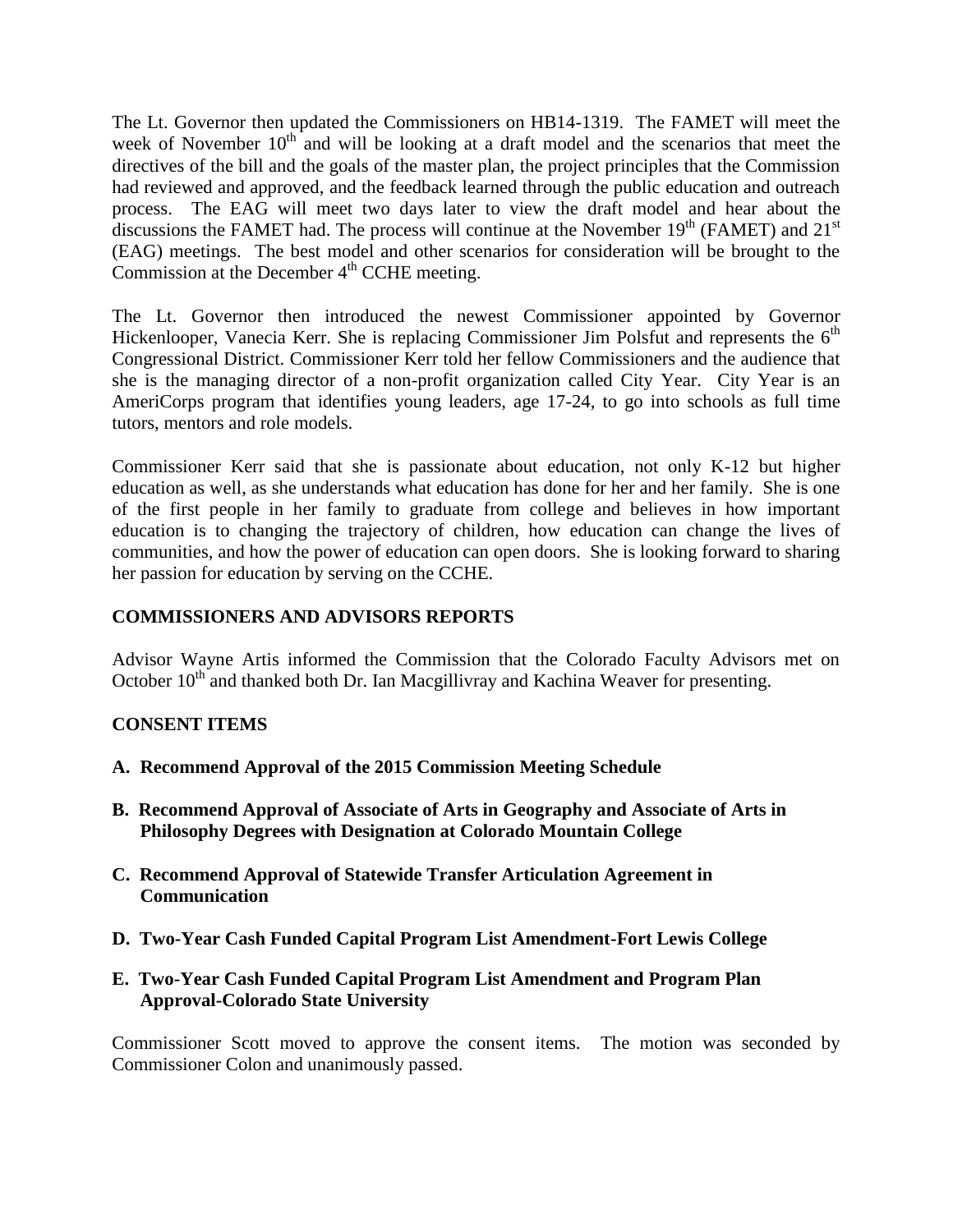#### **DISCUSSION ITEMS**

**Revisions to Commission Policy I, W: [Policy and Procedures for Authorization of a State](http://highered.colorado.gov/stats/track.asp?mtr=/Publications/Policies/Current/i-partw.pdf)  [Institution of Higher Education to Provide Supplemental Academic Instruction](http://highered.colorado.gov/stats/track.asp?mtr=/Publications/Policies/Current/i-partw.pdf) -** Dr. Ian Macgillivray, Director of Academic Affairs, presented this item. Dr. Macgillivray reminded the Commissioner that supplemental academic instruction (SAI) allows students with remedial needs to stay at their four year institution and get extra help while they enroll in credit bearing coursework, rather than going to a community college to finish remedial education first. He explained that the main purpose of revising this policy was to remove the regulatory burden of institutions seeking Commission reauthorization of their SAI program every three years and to replace it with an outcomes based stipulation that if three consecutive years of data show the SAI program to be unsuccessful at increasing student success then the Commission may require the institution to revise its SAI program.

The revision process was also an opportunity to clarify the policy based on feedback from the institutions. It was vetted with the Academic Council and members of the original task force who created the policy.

This item will be brought before the CCHE at the December meeting for a vote of approval.

Commissioner Garcia asked if institutions can receive stipends on behalf of the eligible students and if that comes from COF (College Opportunity Fund). Dr Macgillivray responded that was correct. Commissioner Garcia then asked if an institution has to designate that the courses they are offering under SAI are credit bearing or non-credit bearing at the time they apply for the authorization. Dr Macgillivray responded that they do. Commissioner Garcia wanted to know what the circumstances would be for an institution to want to give no credit if there can be COF stipend money attached to it. Dr. Macgillivray said he did not have an answer to that as he hasn't seen an example of that.

Commissioner Garcia asked if the grade of a C or higher would be the criteria used in deciding whether a student was successful or not in the new three consecutive years of data. Dr. Macgillivray replied that not only the grade in the credit bearing course would be used but also the grades in subsequent coursework. The Commissioner was unclear if successful meant a grade of a certain caliber or successful meant not receiving an F or failing. Dr. Macgillivray said that the grade should be a C minus or higher to be considered successful.

Commissioner Garcia then asked how best practices would be shared in the future. Dr. Macgillivray replied that although nothing had been decided yet, there is discussion about having another summit, similar to the summit held with Complete College America bringing in resources but there are other possibilities.

Commissioner Garcia asked if the institutions get credit for students having completed the SAI course that is taught co-requisitely with the credit bearing course and if completion of the SAI course would give institutions a bump for the purpose of 1319 funding model. Jennifer Sobanet, Chief Operating Officer, replied that the information to answer the question is being checked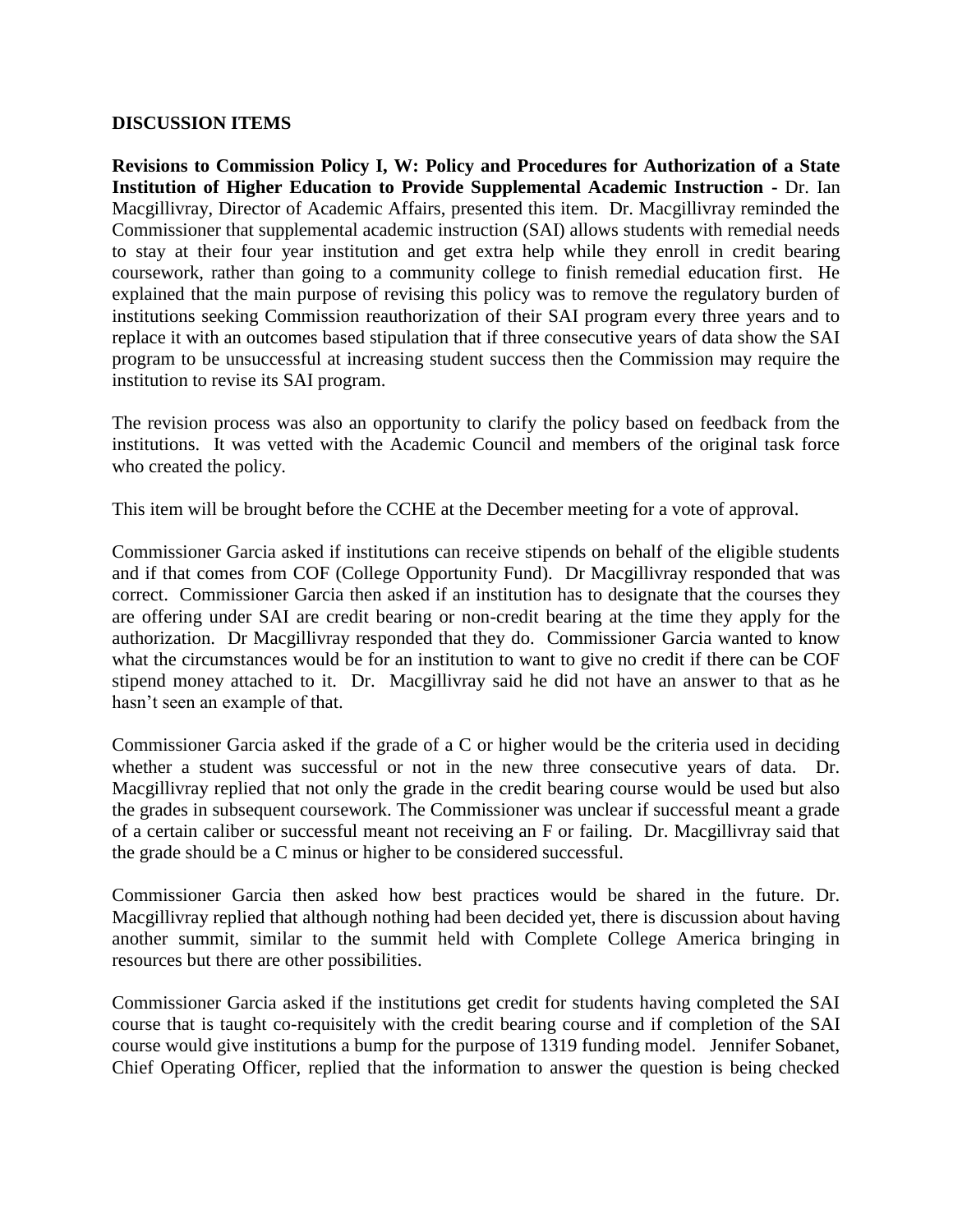with the data department and the answer to that question will either be addressed during the HB14-1319 portion of the agenda or answered after further research.

Commissioner Scott asked if the feedback from the Academic Council and the original task force was positive. Dr. Macgillivray replied that it was.

**Revisions to Commission Policy I, V: [Policy and Procedures for the Approval of new](http://highered.colorado.gov/stats/track.asp?mtr=/Publications/Policies/Current/i-partv.pdf)  Academic Programs in Public [Institutions of Higher Education in Colorado Operating](http://highered.colorado.gov/stats/track.asp?mtr=/Publications/Policies/Current/i-partv.pdf)  [Under a Performance Contract](http://highered.colorado.gov/stats/track.asp?mtr=/Publications/Policies/Current/i-partv.pdf) -** Dr. Ian Macgillivray explained that currently the department and the Commission do not acknowledge certificates at four year institutions and there is no mechanism for getting those approved and entering them in SURDS (Student Unit Records Data System) thus allowing institutions to report enrollment and completion in certificate programs. The purpose of this revision is to have those certificate programs state approved and entered in SURDS. The revisions will also reduce regulation and allow department staff to attend to nonsubstantive changes to already approved programs without coming to the Commission for approval. This policy revision does not change current practice which has been in place for six years and it reduces the number of new program requests for which staff have to prepare commission agenda items. The policy revision proposes to keep the current practice for community college programs in place and to create a mechanism for four year institutions to similarly have their certificates reviewed and entered into SURDS and proposes that department staff handle the non-substantive changes, such as degree name change or a closure of a program. The revision also adds language regarding extra review and approval requirements for educator preparation programs and for baccalaureate degrees at CSU-Global, Colorado Mountain College and within the Colorado Community College System that have specific requirements for review and approval.

This revision was vetted with the appropriate groups with positive results. This item will be brought before the CCHE at the December meeting for a vote of approval.

Lt. Governor Garcia asked if these certificates would count in the HB14-1319 financial formula, giving more dollars for the four year institutions. Dr. Macgillivray replied this is a very small number of programs and would likely not affect 1319. Dr. Macgillivray added he met with the 1319 team and the Department's Institutional Reporting staff and they all agreed that now is good timing for this policy revision and to get those certificates into SURDS. He further stated that the community college was not concerned about a proliferation of certificates at the four year institutions and that one concern expressed to him was more about mission creep because the two year institutions offer CTE certificates and the certificates from four year institutions are not considered CTE certificates. Dr. Macgillivray felt he had successfully dealt with those concerns.

**Fiscal Year 2015-16 Budget Update –** Jennifer Sobanet and Mark Cavanaugh told the Commission that in FY 2013-14 there was an increase of \$30 million in operating funds for higher education and in the current year, FY2014-15, there is an increase of \$60 million in operating funds and \$40 million in financial aid. For the FY2015-16 year, the request from the Governor's office to the Joint Budget Committee is an increase of \$75.6 million General Fund for public institutions of higher education comprised of \$60.6 million for continuation of the 6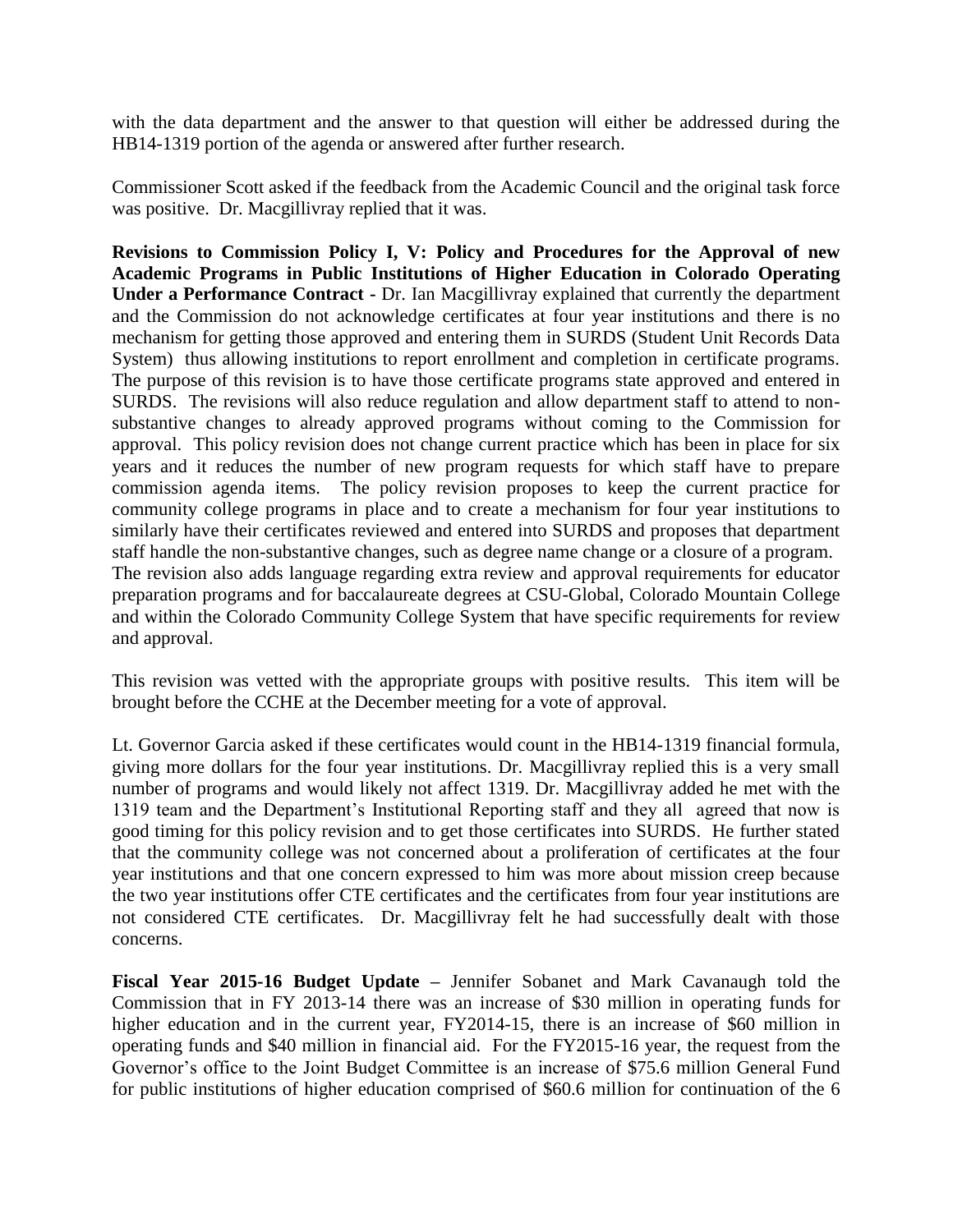percent of lower tuition cap and a five-year a five-year implementation "guardrail"/ performance transition sum, estimated at \$15.0 million to implement HB14-1319. These proportions are currently estimates and may change within this \$75.6 million General Fund request for the January 15th allocation of the request. Due to the \$40 million increase in financial aid during the current year, the Office of State Planning and Budget requested a waiver form the statutory requirement for the financial aid calibration, resulting in a zero increase for financial aid in FY2015-16. The increase in the higher education funding over the past three years, it was noted, is restored funding rather than increased funding.

Also requested is \$30.0 million for the College Opportunity Scholarship Initiative (COSI), \$0.2 million in reappointed funds to maintain research and data functions, \$0.1 million for the Colorado Geological Survey at Colorado School of Mines and \$1.1 million for the Fort Lewis Native American Tuition Waiver. The Governor's request also included \$83.2 million in prioritized capital construction projects.

Regarding the \$15 million to implement HB14-1319, Ms. Sobanet told the Commission that the Governor's office offered flexibility to see the final result of HB14-1319 as to how that \$60 million and \$15 million need to be used. The final distribution may be \$55 million on the operating side and \$20 million on the 1319 transition side, for example. This makes it difficult, as the institutions are used to having the number for their base funding allowing them to start running their models and to be able to understand their tuition needs in order to run their operations. The formula for HB14-1319 will be brought to the Commission at the December  $4<sup>th</sup>$ CCHE meeting. At that time the actual allocation formula will be presented.

Commissioner Moses asked if the \$15 million is an annual increase over the next five years. Ms. Sobanet responded that it was. Lt. Governor Garcia stated that the \$15 million is no more definitive than the base budget is each year, as it is based partly on history but more on current revenues and other expenses. The budget could be increased beyond the \$15 million or fall below it.

Commissioner Garcia asked if there is a part of the COSI which states that a student may be non-Pell eligible to apply for a portion of the funds and whether or not the scholarship addresses the needs besides student loans and parent loans to help middle class students get through school without too much debt. Ms. Sobanet replied that COSI actually does move its way into the middle class because it is not just Pell eligible students but 150 percent or higher of Pell is the eligibility. Written into the legislation is the rigor based work where students have to demonstrate that they are college ready to go into the program. Lt. Governor Garcia noted that the sponsors of the COSI scholarship initiative did not want it to be only about being poor enough to get the money. A student also had to demonstrate commitment to academic success; hence there is a rigor component to it. COSI is looking at several different approaches, whether it will be 150 percent of Pell or 200 percent of Pell. The attempt is to reach out into more middle class families and is a function of how much money is available.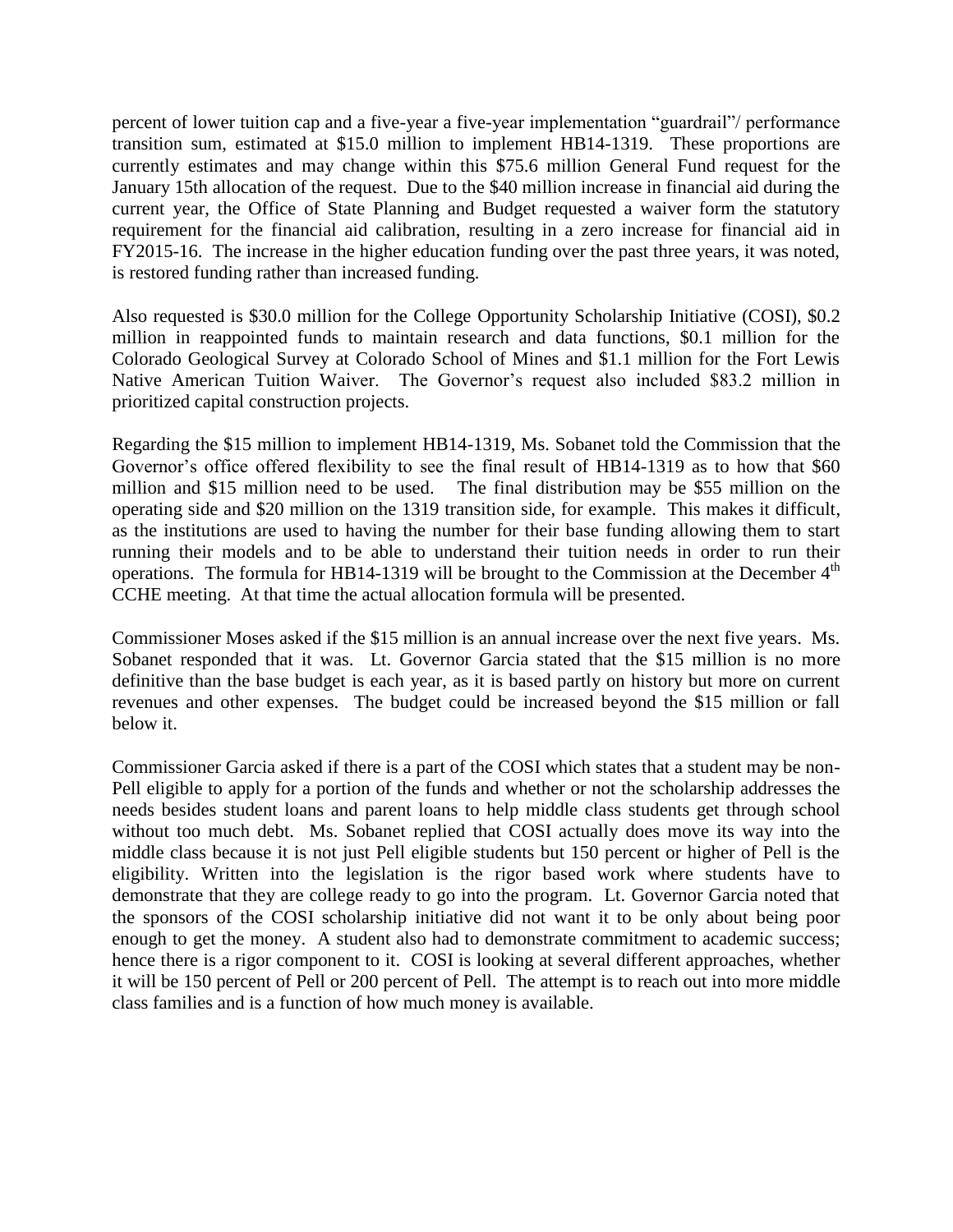# **ACTION ITEMS**

**Revisions to Admissions Policy** – Dr. Rhonda Epper, Chief Student Success and Academic Affairs Officer and Carl Einhaus, Director of Student Affairs previously presented the revisions to the admissions policy as a discussion item at the September CCHE meeting. Since then there have been ongoing discussions with the Admissions Council, the Academic Council and the policy implementation committee about the revisions. The outcomes of these discussions are additional changes to the policy. Mr. Einhaus highlighted the changes since the September CCHE meeting.

- 1) Removal of all references in the policy to a "minimum" admission standard for first time students is proposed. The institutions felt that submitting minimum standards contradict the new policy in which the institutions will be advertising a 50 percent range, average range of GPA and test scores instead of minimum scores. Minimum scores are misrepresentative when it comes to talking to the public about admission standards because it can lead to individuals thinking that if they meet the minimum standards that they would be admitted which is not the case in some situations. Conversely, there will be some situations in which a student might not meet the minimum standards (for example, the minimum GPA and test scores) but have other positive indicators in their academics (for example, rigorous course profile and positive trend in grades) in which the institution would like to admit them. As a result, the proposal is to state in the policy that we are asking for the mid 50 percent range of test scores instead of minimum standards. In relation to that change, the window will also be removed, as it has no purpose or meaning anymore.
- 2) Clarification on the guaranteed transfer admission for students who have an associate of arts and an associate of science. A need was expressed to make the exceptions clearer the Academic Council made recommendations which the Admissions Council agreed upon.
- 3) Removal of the college readiness requirement grid (which includes assessment test cutscores). That grid's true home is in the remedial policy. It is basically a replication of that grid in the admissions policy. Having that grid in multiple policies is inefficient and could lead to it not being updated in other policies.

Commissioner Garcia confirmed with Mr. Einhaus that some institutions may be using the new admissions policies by the fall of 2016. She inquired which institutions will be using the new policies whether or not the high schools are concerned about only having are concerned that this year's juniors will only have three semesters to meet those institutions admission requirements.

Mr. Einhaus replied that he has been traveling around the state talking about the new admissions policy to high school counselors. Some of their concerns are who is going to be on the new policy in the fall of 2016 and who is not and how do they best prepare the students right now. What is helpful about the new admissions policy is that it is a reflection of what the admissions practices are right now from many of the institutions in Colorado. It is not going to be a significant change, as many of the high school counselors and other individuals who advise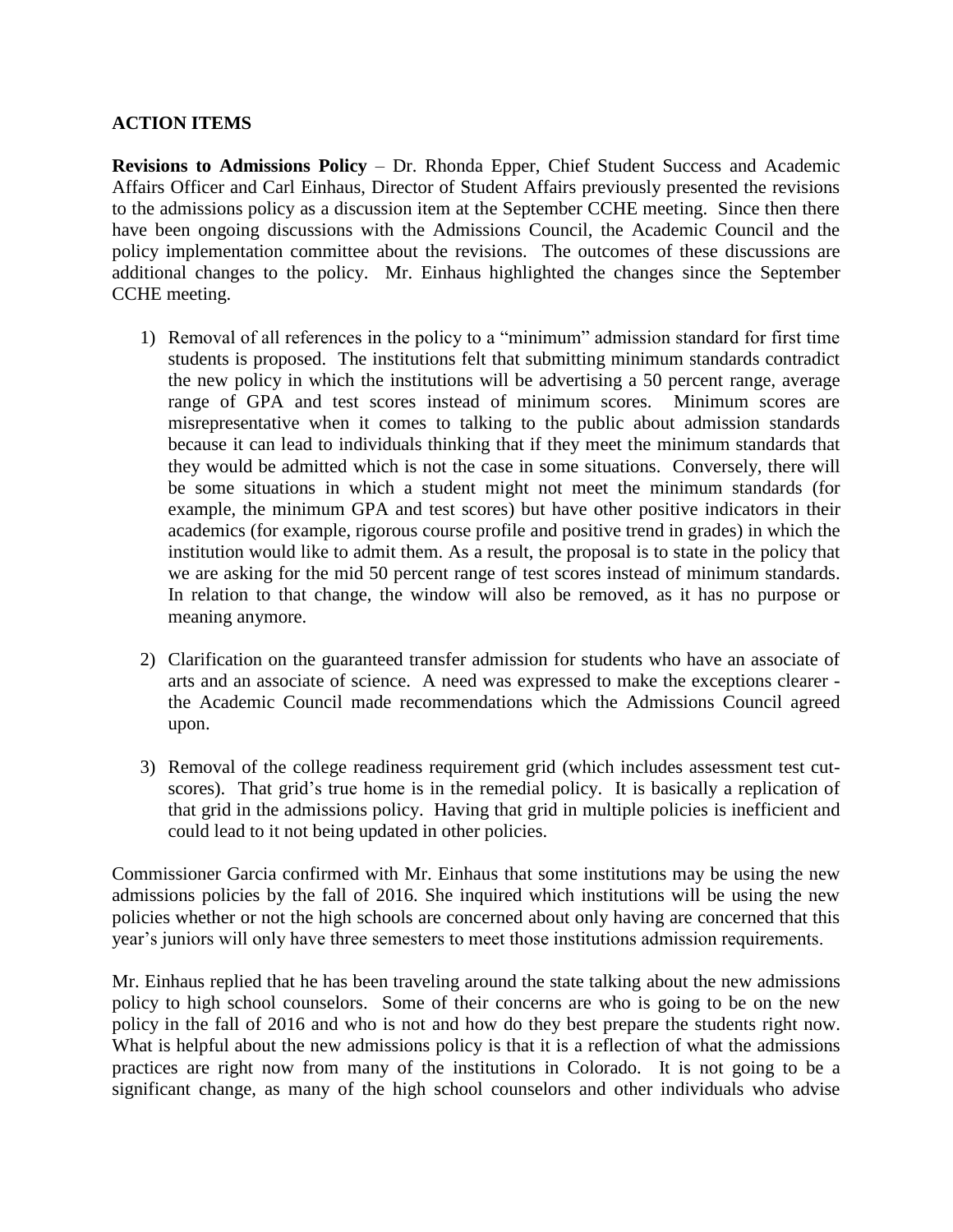students in admissions practices already have given these recommendations that are now going to be reflected in the new admissions policy. Additionally, there is a new web based admissions tool being worked on right now with College in Colorado which will clearly detail admission standards at each public institution.

Advisor Wagner asked if the program such as Naviance, similar to the ICAP (Individual Career and Academic Plans) at College in Colorado would also be an admissions tool.

Mr. Einhaus replied that Naviance is one of the different version of the ICAP used in Colorado. One of the ideas being talked about is using the College in Colorado ICAP to directly feed all the academic credentials for a student into the admissions tool which would have less guesswork and errors in identifying the student's GPA, what courses they took and what their test scores were.

Advisor Wagner asked if the college in Colorado in Colorado program has been set up for  $6<sup>th</sup>$ graders for the new graduation guideline requirements in 2021. Mr. Einhaus told Advisor Wagner that he would get back to her with a definitive answer.

Lt. Governor Garcia asked Mr. Einhaus to further explain the index, the purpose it serves, the resistance to moving away from what seemed a very simple tool to something that is more complicated, and the fact that school counselors often use that index to direct students to certain institutions.

Mr. Einhaus summarized that the index becomes more of a reporting burden and less of a predictor of success for institutions and for the students they were admitting. Some institutions would look at the index scores in relation to other factors and found out that GPA and the types of courses taken are more often a better predictor of success than the index score. The admissions task force found that one of the reasons why the index was created was a means to disburse students throughout the state so that institutions with a more selective mission would not dip into a moderately selective or modified open institution's candidate pool. He provided the example of Colorado State University had a decrease in admission numbers one year, there might have been a concern that they would start admitting students that were more in Metro's mission and student population, thusly potentially negatively impacting Metro's admission numbers. With the new performance funding coming up it would not behoove the institutions to admit students who would not be successful at their university or college, and as a result, has addressed any concerns with eliminating the index.

Lt. Governor Garcia said that the new admissions policy allows institutions to serve the students they think they can best serve and it doesn't steer students to particular institutions based on simply one number.

Dr. Epper added that an additional component of the new policy is a much more expanded definition of the concept of rigor. In the past there were the HEAR (Higher Education Admission Requirements) standards, which was a sequence of courses that was recommended for high school students to take. In the new policy the HEAR requirements are still included but also incorporates other components of rigor that can be considered by an institution, such as Advanced Placement (AP) courses, International Baccalaureate (IB) courses, and concurrent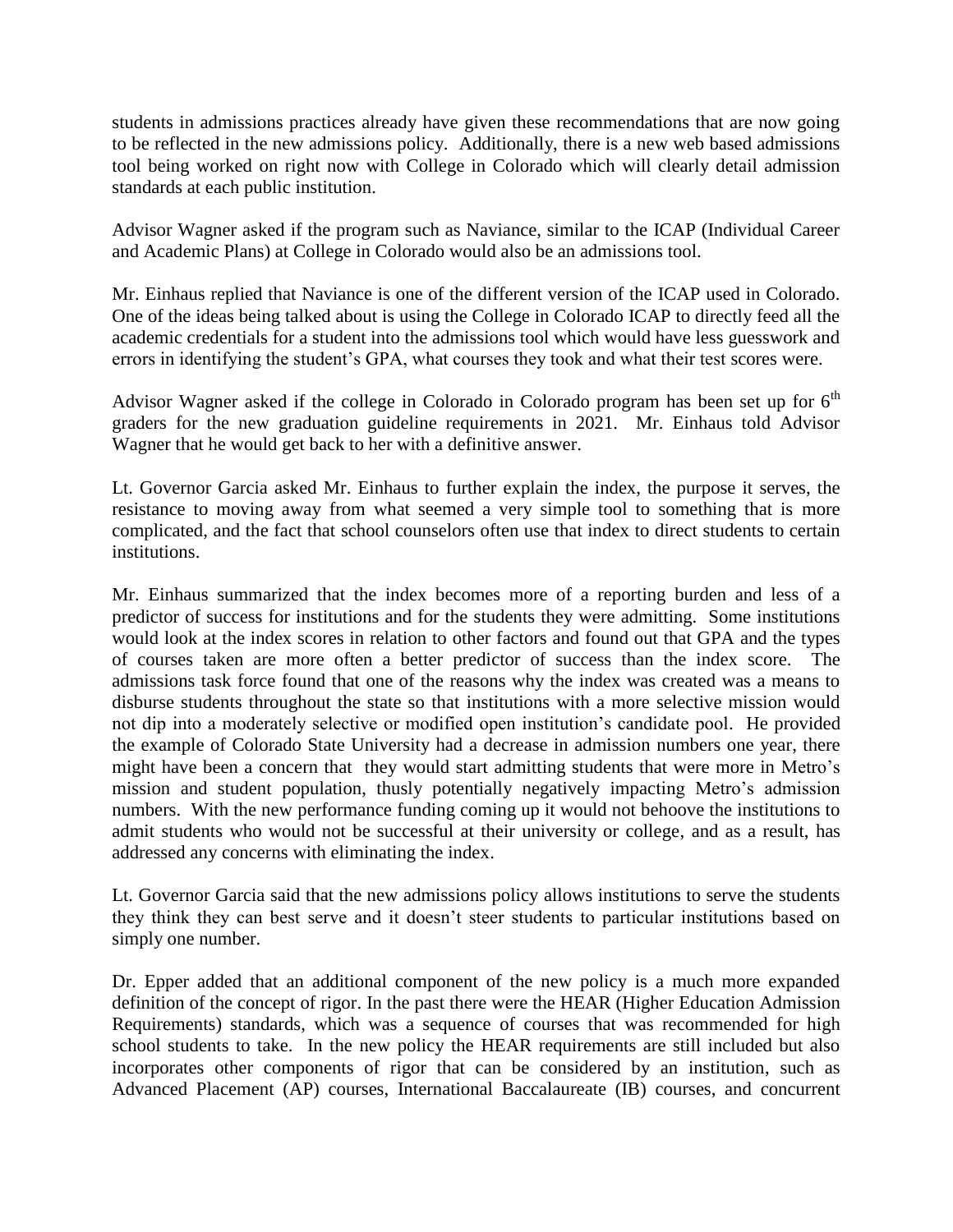enrollment courses. The policy also incorporates the notion of competency based education, which is part of the new high school graduation guidelines. She added that when that when the policy comes online when the new admissions requirements are fully in effect in 2019 and the graduation guidelines come into effect in 2021, there will likely be more competency based transcripts considered under the definition of rigor.

Commissioner Moses moved to approve the revisions to the admission policy. The motion was seconded by Vice Chair Pacey and unanimously passed.

**HB14-1319 [Project Update and EAG Recommendations](http://highered.colorado.gov/CCHE/Meetings/2014/oct/Agenda%20Item%20IV%20A%20HB%2014-1319%20Update.pdf) –** Kachina Weaver, Project Manager for HB14-1319 reminded the Commission that the legislation requires the Commission to submit the new model by January  $1<sup>st</sup>$ ; therefore, the Department has set a goal of developing a CCHEapproved model by December  $5<sup>th</sup>$ . The reasons for the department's earlier deadline are threefold: The Commissioner will not meet again after the December  $4<sup>th</sup>$  CCHE meeting before the deadline that the bill specifies, so therefore it is important to bring the final results of the 1319 project to the Commissioners at December 4th meeting; the JBC budget hearings and the Smart Act hearings will start to happen in December and it will be very important for the Department to be able to come forward at both of those hearings with the results of the 1319 project and walk through those; and, it is important to walk through the results of this project and the process with the remainder of the legislature, to make sure they understand how the final results were reached, so that any decisions or thoughts that they have on the results of this project are coming from an informed place during the new legislative session.

Another deadline in the bill was November  $1<sup>st</sup>$  for the Commission to submit a progress report to the legislature. That report, titled the Preliminary Working Document, was included with this item. The bill requires that a draft of the factors and metrics, with their weights that the Commission is considering, pursuant to the bill. It does not include the specific allocations to each governing board. In the document are the proposed definitions and the data sources. The FAMET and the EAG worked through those recommendations and at the October  $2<sup>nd</sup>$  meeting the Commission finalized their opinions on the draft definitions and data sources.

In order to get the funding model built, the FAMET and the EAG had to provide the model builders with some preliminary assumptions. The percentages in this working document are preliminary and some of them will change significantly. A report with more depth and detail was submitted with the preliminary working document to both the legislature and the JBC.

The FAMET is meeting on November  $10<sup>th</sup>$  for their first look at the draft funding model and will hopefully come to consensus on the model. The EAG meets on November  $12<sup>th</sup>$  for an update on the model. They will be shown the architecture of the model, and the different scenarios will be discussed. Feedback from the EAG will be requested but they will not move into any decision making. The decision making for both the FAMET and the EAG will be November  $19<sup>m</sup>$ November  $21<sup>st</sup>$ , respectively.

Lorez Meinhold, of the Keystone Group, reported that the Public Education & Outreach team held 16 meetings with over 425 attendees. The feedback from the attendees was that people saw and valued higher education as a public good, that there was a value in higher education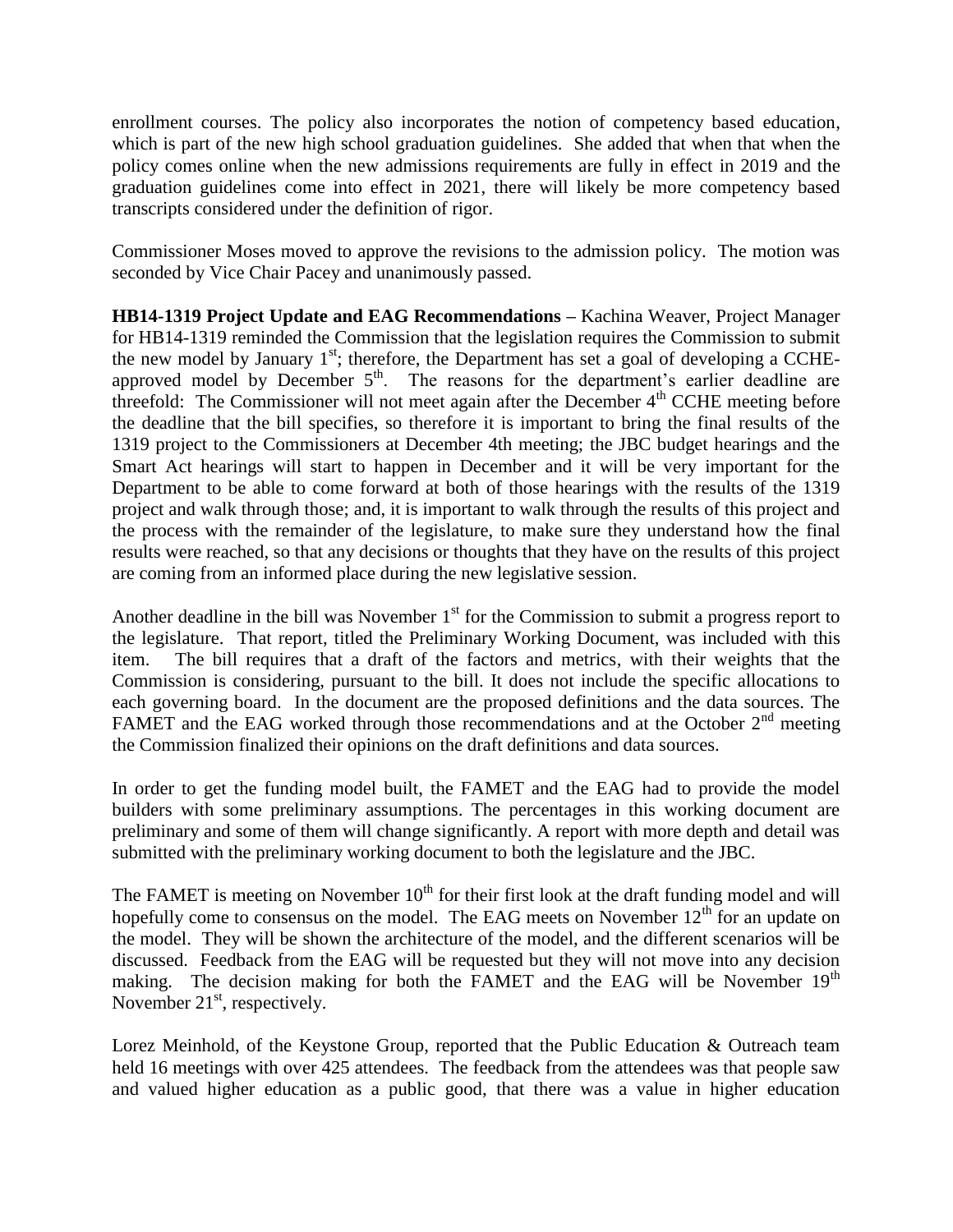providing opportunities in creating and training a future work force and in creating innovation. The priorities expressed were serving low income, first generation, underserved students primarily and then secondarily degree and certificate completion.

The Cost Driver Analysis Team, led by CFO, Diane Duffy, has taken a backseat until after the model work and will be gearing up after the model is completed.

The FAMET, led by Dr. Beth Bean, Chief Research Officer, has been working with the vendor on the structure and the architecture of the model after the conclusion of the October CCHE meeting. It took several weeks to pull the needed data. Early in this process, they had decided to use the most current and relevant data that was available. One thing the FAMET is doing, that is unique to other states, is using student record data. Many other states use aggregate data as they populate their funding model. There are three primary advantages for going in this direction. The first is that it will complement the cost driver analysis. Secondly, the sustainability and the scalability of the data added each year to this database will give the data and finance teams the ability to look back at historical trends and do some predications as they go forward. The third, and most important advantage, is the accuracy of the information.

Mark Cavanaugh explained a large focus of the FAMET meeting is on the role and mission portion of the model and why the process has chosen to gravitate towards a different approach. What is known is the current year total available funding. That information has to be broken into components under HB14-1319. Before that occurs, an amount of funding for specialty education and direct grant programs need to be subtracted in order to arrive at that total state appropriation. The total state appropriation have three components that the amount breaks into: the COF stipend; role and mission; and performance. The COF stipend cannot be less than 52.5 percent of the total funds and that the role and mission factors need to be fairly balanced, though that isn't specifically defined.

Mr. Cavanaugh explained the recent modification to the structure of the Role and Mission component of the funding model. This modification utilizes one calculation to account for the role and mission factors spelled out in the legislation, under Section 23-18-303(3), by taking an institution's total completed student credit hours for a year and multiplying that by a weighted discipline cluster according to a recognized cost-informed matrix. The change was prompted by concerns expressed about the complexity of the approach to the role and mission factors and the grouping and indexing methodology, NCHEMs went back to the drawing board to create a simpler, more direct approach to the role and mission component of the model. The modification that NCHEMS proposed is as follows: under the role and mission piece, Pell (at least 10 percent) of COF, URM (underrepresented minorities) and low student enrollment need to be peeled off. After those factors have been subtracted, what remains is the amount available for weighted credit hours. URM is not defined but it has to be treated in a similar fashion to the Pell.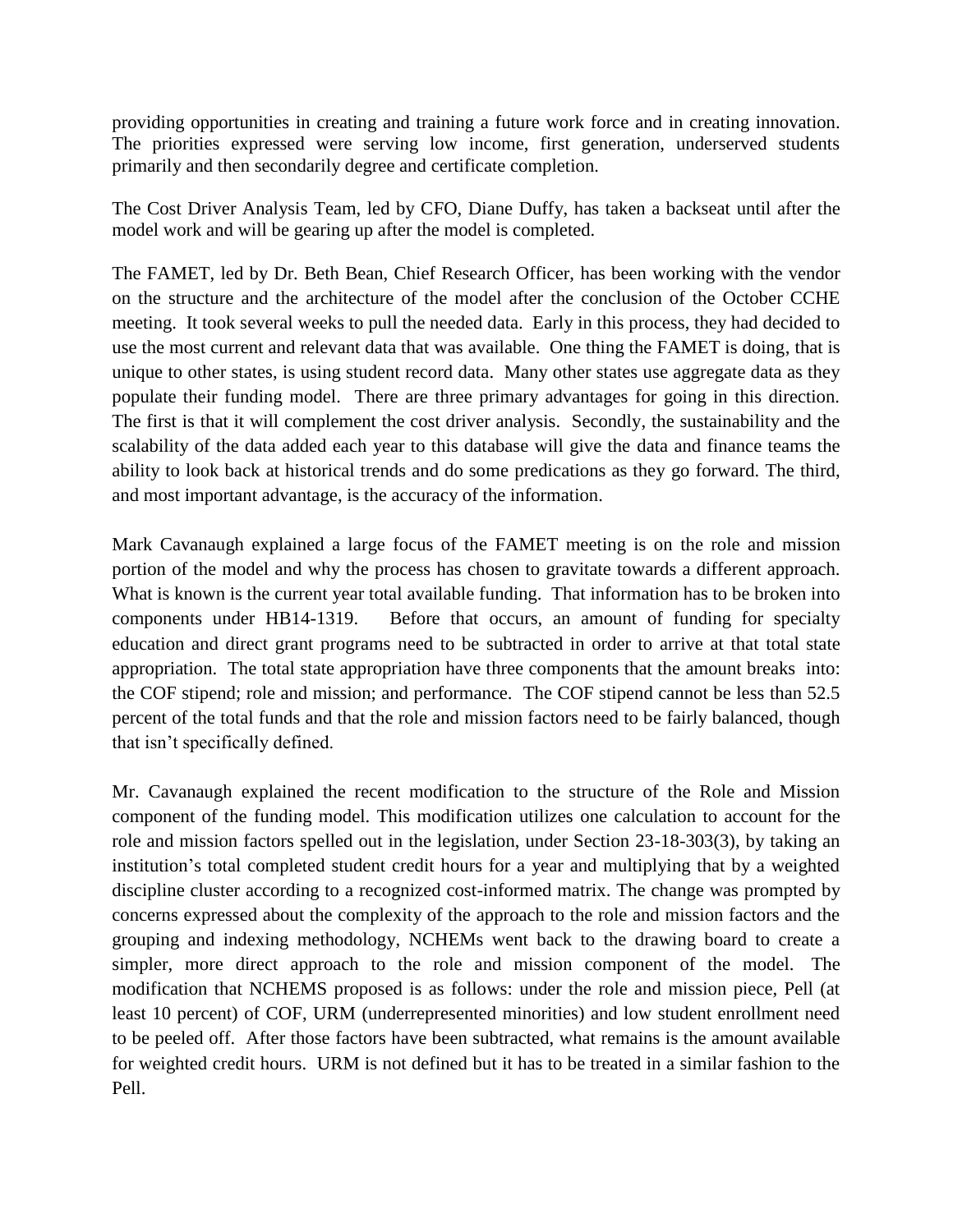Once Pell, URM and low enrollment have been peeled off, all other factors in roll and mission (undergraduate high cost, graduate high cost, remediation, selectivity, number of campuses, research and urban/rural) are addressed by using the model for Nevada that NCHEMS developed and the weighted course hour matrix, as shown in the PowerPoint presentation.

Dennis Jones of NCHEMS went into further explanation of why the original model was too complicated and believed that with the modification the model captures the pieces of the role and mission component being struggling with. He said there is empirical basis behind the model modification. There is a lot of data from other state's cost studies that support the weights used in the Nevada model and that model has been vetted in multiple other states.

Commissioner Moses added that the amount of money allocated, by the time it is broken down to all of the factors, is going to be very, very small sums of money from one institution to another and that he believes the overall equation of the Nevada model will be the fairest way that we could go.

Commissioner Garcia said that in looking at the weights that were developed for Nevada it looks like two different categories. One is the community colleges and state college's side and then the university side. She asked if the plan is to use two distinct models that weight those two institutions different.

Mr. Jones replied that they are building into the model the weights that Nevada shows as the four year institution weights. Ms. Weaver added that the weights were achieved by looking at all of the actual costs that were submitted by the states and by the various different institutions. It runs a broad breadth of rural and urban institutions, small and large, selective open access, and all of the drivers that contribute to that, resulting in the actual figures.

Ms. Weaver suggested that Mr. Jones explain that these are cost studies that were done in multiple states and takes into consideration a lot of different factors that determined the weights. Mr. Jones said that the background is there are several states in the country that annually do cost studies and NCHEMS has access to the results. NCHEMS then reduced their cost data to an index value. One of the reasons that NCHEMS selected the slightly higher rates that are shown in what Nevada called its university clusters. Going back to the factors that NCHEMS are building into this, it is high cost undergraduate and graduate programs. It is also research. And the fact that there's a small bump at the graduate level in particular, reflect recognition of the research mission. The cost studies reflect the relative costs of doing business in these various disciplines at the graduate and undergraduate level.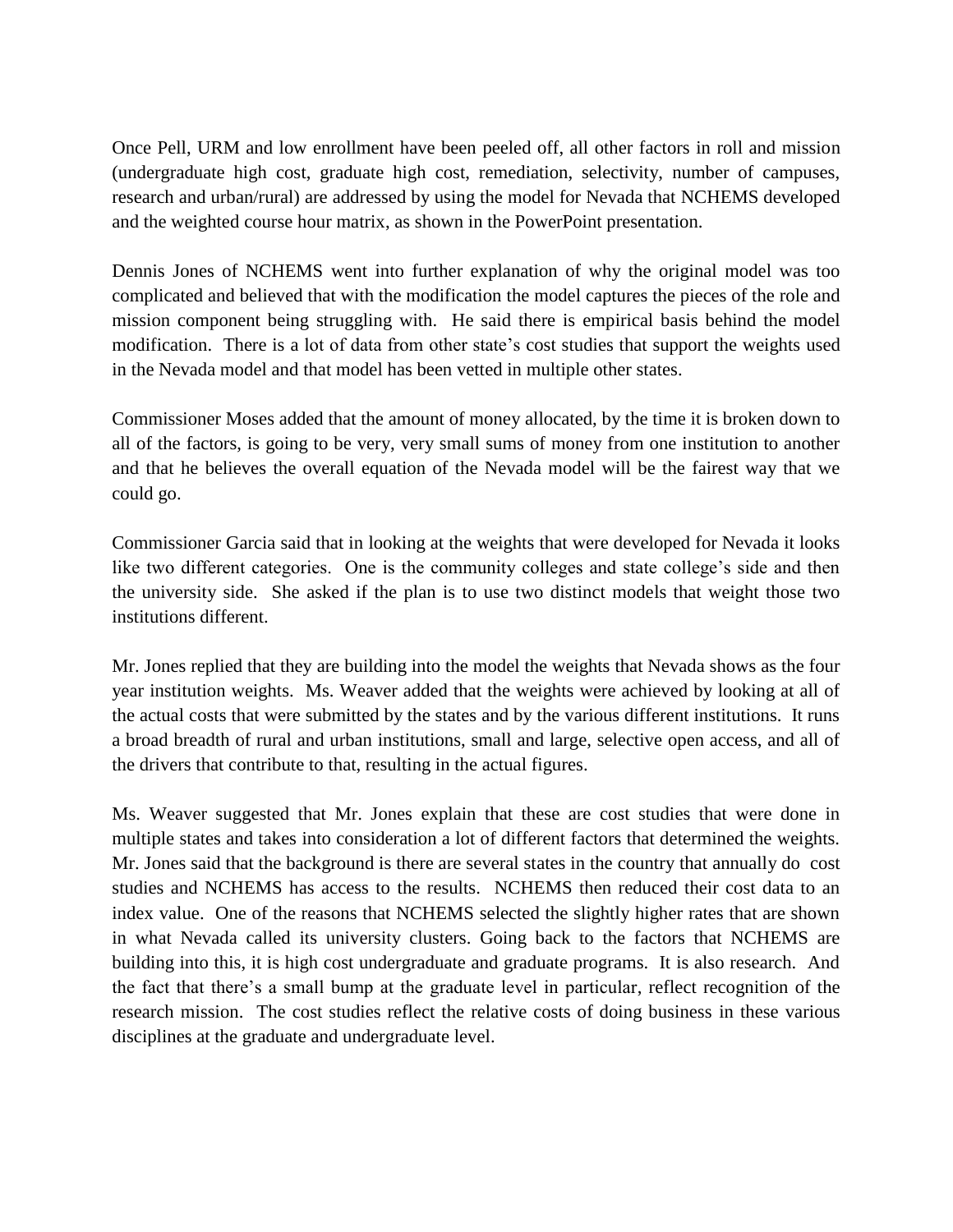Lt Governor Garcia made it clear that this is not a value statement about what things ought to cost but a result of studies on what things actually do cost.

On the Performance side of the model, Mr. Cavanaugh explained that Performance Metrics must be applied uniformly to all governing boards. Additionally, because the Performance Metrics are based on counts, no indexing is necessary. Completion weighting is done by academic level and subject (high demand fields such as STEM and health care). There are also additional bonuses for completions awarded to and transfers of Pell-eligible and underserved populations. There are no additional population bonuses for Retention and the Increase in Completions metric.

Mr. Cavanaugh concluded his overview of the model's structure by commenting on the "cost of operations" and "guardrails" features of the model. The "cost of operations" is a variable in the model that can be used to provide a specific dollar amount to an institution or governing board. The "guardrails" feature is a requirement under HB 14-1319, which states that for fiscal years 2015-16 through FY2019-20, the total appropriation to a governing board shall not change plusor-minus more than 5 percent than the change in Total State Appropriations from the preceding year. In the model being developed by NCHEMS, the "guardrails" feature works by using an algorithm that redistributes funds from net-gaining boards to bring another board's percentage difference to the amount set in the "guardrails" parameter.

Commissioner Moses told Mr. Cavanaugh that he wondered whether that particular provision was adequate or not. Mr. Cavanaugh replied that in the near term the answer is that we will see if it is. His opinion is that using guardrails shouldn't be used in order to make everything balance, if at all possible. Mr. Cavanaugh said that in case of an economic downturn resulting in lower state appropriations, decisions can be made by the general assembly at any time and proposed through the governor's office that might be able to correct for those downturns. Ms. Weaver added that the transparency and the simplicity of the model, along with the direction it is going now, will allow for easily looking at what a change would be in state allocations due to a downturn.

Ms. Weaver addressed the two actions items for approval by the Commission. The first is adding the metrics for the underserved students. The FAMET and the EAG recommendation is to include metrics for underserved students both on the role and mission side and on the performance side. Underserved would be defined as it is listed in the Colorado Commission of Higher Education's master plan. For role and mission, the underserved will be based on underserved credit hours as a percentage of the COF stipend. On the performance side it would be an additional bonus for each completion and transfer by a student identified as underserved.

Commissioner Moses moved to approve the model modifications. The motion was seconded by Vice Chair Pacey and unanimously passed.

The second action item is acting on the modifications of the structure of the role and mission component of the funding allocation model. The bill very specifically says that the role and mission side of the formula is to provide funding to the institutions to offset their costs in providing undergraduate and graduate programs. In looking at the way the Nevada cost matrix